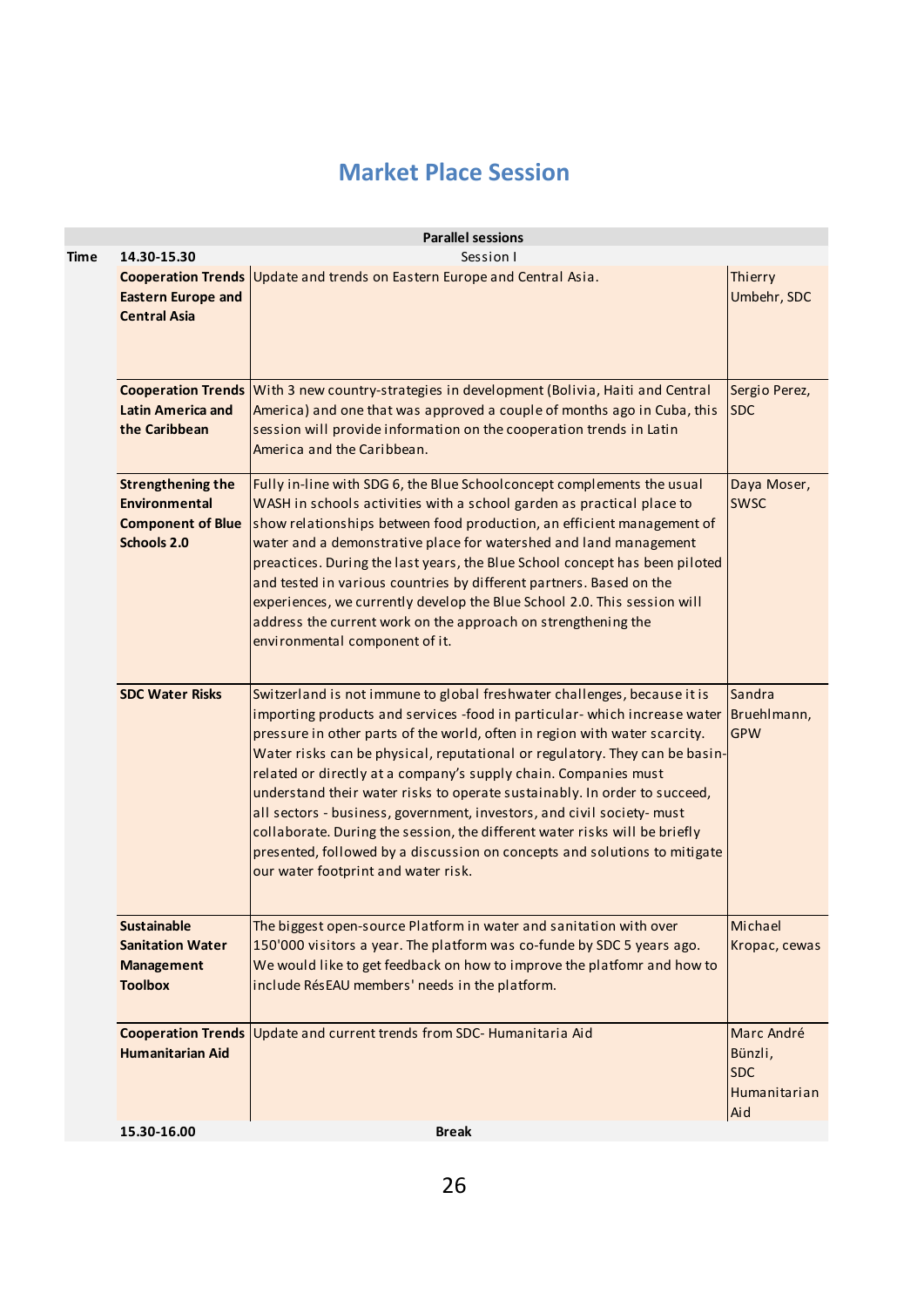|      |                                                                                                                                      | <b>Parallel sessions</b>                                                                                                                                                                                                                                                                                                                                                                                                                                                                                                                                                                                                                                                                                                                                                                                                                                                           |                                                                                                                         |
|------|--------------------------------------------------------------------------------------------------------------------------------------|------------------------------------------------------------------------------------------------------------------------------------------------------------------------------------------------------------------------------------------------------------------------------------------------------------------------------------------------------------------------------------------------------------------------------------------------------------------------------------------------------------------------------------------------------------------------------------------------------------------------------------------------------------------------------------------------------------------------------------------------------------------------------------------------------------------------------------------------------------------------------------|-------------------------------------------------------------------------------------------------------------------------|
| Time | 16.00-16.50                                                                                                                          | Session II                                                                                                                                                                                                                                                                                                                                                                                                                                                                                                                                                                                                                                                                                                                                                                                                                                                                         |                                                                                                                         |
|      | <b>Resource Recovery</b>                                                                                                             | After an initial research phase, we learned that there is good potential for Eileen<br>and Re-use in Uganda developing business in Resource Recovery and Reuse (RRR) in Kampala.<br>Therefore SDC supported a second phase aiming at developing private<br>sector involvement in Kampala in faecal sludge collection, transportation,<br>and resource recovery for end-use and at the same time help overcome<br>current institutional and legal framework gaps. How to implement a<br>number of economically viable RRR business models where public health<br>and environmental implications are properly addressed will be presented<br>and discussed in the session alongside with the challenges faced. In<br>addition there will be room to learn about the application of Sanitation<br>Safety Planning in Kampala and to dive into a discussion on how to scale<br>up RRR. | Hofstetter, SDC<br>GPW                                                                                                  |
|      | <b>Faecal Sludge</b><br>Management in<br>Maputo, Mozambique                                                                          | This session will discuss the lessons from a project to establish Faecal<br>Sludge Management services at the level of an entire municipal district<br>(population about 150,000) in Maputo. Small-scale solid waste collection<br>enterprises successfully moved into the FSM business, where they have<br>become economically viable.                                                                                                                                                                                                                                                                                                                                                                                                                                                                                                                                            | Odete<br>Muximpua -<br>World Bank,<br>Mozambique                                                                        |
|      | <b>Re-used wastewater</b><br>in Bolivia                                                                                              | Cochabamba's valleys face water scarcity (8 months per year). This region<br>produces a relevant portion of the food consumed in the Cochabamba's<br>metropolitan region (about a million inhabitants). This session will<br>present the experience regarding re-use of wastewater treated in small<br>and medium sized cities, the few advances and the challenges<br>encountered.                                                                                                                                                                                                                                                                                                                                                                                                                                                                                                | Martin del<br>Castillo,<br>Helvetas,<br><b>Bolivia</b>                                                                  |
|      | <b>SDC Water</b><br><b>RisksWastewater</b><br>reuse and faecal<br>sludge management<br>in Jordan                                     | Sanitation solutions for underserved communities in Jordan focuses on<br>rethinking sanitation systems, by improving existing WWTP and<br>developing small scale DWWT solutions and turn waste streams into<br>physical and financial resource streams by ensuring and promoting safe<br>reuse of the treated wastewater and faecal sludge.                                                                                                                                                                                                                                                                                                                                                                                                                                                                                                                                        | Mufleh<br>Alalaween,<br>SDC Jordan                                                                                      |
|      | Social Microbes - an<br>environmental<br>in a peri-urban<br>neighborhood in Haiti                                                    | Social Microbes aims to understand the inherent diversity of enteric<br>pathogen contamination in public and private lands in urban<br>sanitation assessment neighborhoods of low income countries. The innovative method uses<br>spatial, behavoiral and environmental measures to identify fecal source<br>contaminants that contribute to diversity and distribution of the<br>pathogens. Measuring dozens of types of enteric pathogens and fecal<br>indicators in the environment, Social Microbes provides new insights for<br>designing and monitoring affectiveness of WASH interventions. This<br>session will present the work done in Corail, Haiti.                                                                                                                                                                                                                    | John Brogan,<br>Terre des<br>Hommes -<br>Technical<br>Resource<br>Division and<br>Kelly baker,<br>University of<br>lowa |
|      | <b>Systematic behavior</b><br>change in water,<br>sanitation and<br>from implementing<br>soap behavior change<br>project in Zimbabwe | Diarrheal diseases are still one of the leading causes of mortality among<br>children under the age of five in low-income and middle-income<br>countries. Interventions promoting handwashing with soap lead to<br>hygiene - Experiences important reductions in the risk of diarrhea. The Zimbabwe Handwashing<br>Campaign followed an innovative behavior change approach promoting<br>the handwashing with   handwashing with soap in schools and communities. Experiences from<br>implementing the handwashing with soap behavior change project in<br>Zimbabwe show that by adopting a systematic and evidence-based<br>approach to behavior change, significant reductions in childhood diarrhea<br>and school absenteeism can be achieved. This session will present<br>results and lessns learned from this project.                                                       | Andreas<br>Steiner, SDC<br>GPW and<br>Blessing<br>Nyagumbo,<br>Action Aid<br>International,<br>Zimbabwe                 |